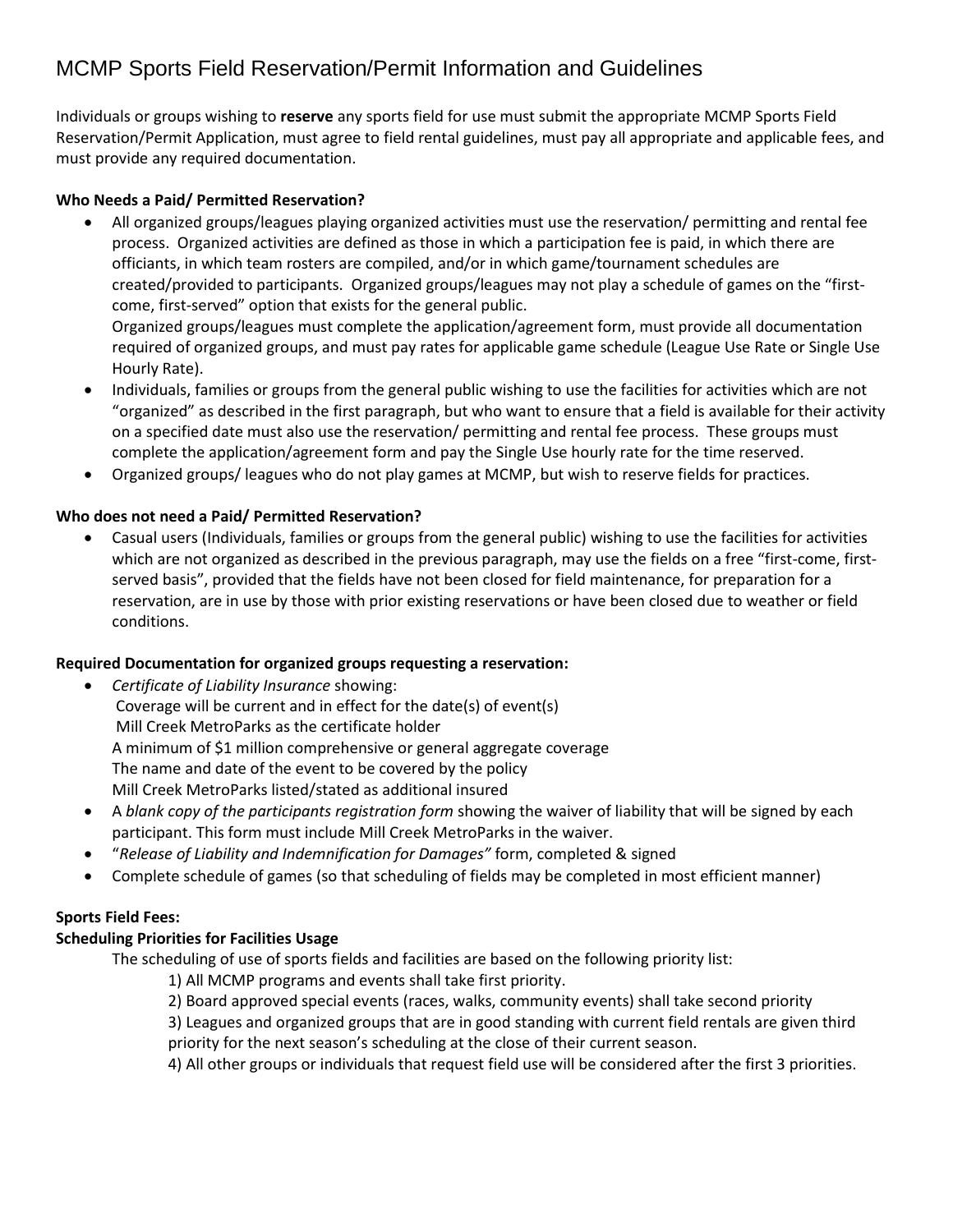# MCMP Sports Field Reservation/Permit Information and Guidelines

Athletic fields require special consideration to maintain them in the best possible condition. The following rules and regulations are in place to preserve the integrity of the fields for the best interests of all users. Failure to comply with these rules and regulations may jeopardize your group's future use of MCMP athletic fields.

MCMP reserves the right to immediately terminate the use of fields and the user agrees to immediately vacate the premises upon notification of termination for failure to adhere to the rules and regulations.

- The permit and the responsible party (18 years of age or older) must be on-site when the field is being used. League Coordinators, Presidents, Tournament/Event Directors, etc. are directly responsible for informing team managers, coaches, players and spectators of policies of field usage.
- Users, its members, guests and invitees will show respect and sportsmanship towards staff, officials, opposing team(s) and spectators.
- MCMP Board of Park Commissioners must approve admission fees, requests for donations, sales of merchandise, and any other funds collected on site. This approval is not guaranteed and must be sought at least 60 days prior. MCMP reserves the right to assess a percent of the proceeds.
- Certain MCMP facilities have a contracted vendor operating food concessions on site. No additional vending or food sales at these sites will be permitted. Users may however, bring food or beverages for their own use.
- The use of amplified sound is not permitted under a sports field rental permit. To use amplified sound, applicants must secure approval from MCMP Recreation Department.
- MCMP staff will provide all field maintenance. MCCMP staff will make all determinations as to needed field maintenance/grooming procedures and timing of those tasks. MCMP staff is assigned to field maintenance tasks by MCMP management only. Any special set up outside of the field configuration provided by MCMP must be pre-approved by the Recreation Department, and will be assigned to staff accordingly by MCMP.
- Fields permitted for games will include infield grooming, lining and bases.
- All field usage is based on weather and surface conditions. MCMP staff will make all decisions to cancel practice, games, and tournament/special events due to weather and/or field conditions. MCMP will make reasonable effort to provide rescheduling of play cancelled due to weather, but cannot guarantee site or time frame of reschedule.
- Where an Inclement Weather Siren is in operation (Wick Area), users must vacate the field and seek shelter when a signal is sounded.
- Failure to refrain from organized play or practice on a closed field may result in the loss of future field use privileges.
- User groups must vacate fields and dugouts upon the conclusion of their scheduled rental time. Fields may be reserved for further use by other rental groups immediately following. Please use your best judgment and courtesy when entering and exiting the fields.
- User groups must leave all park property and facilities in satisfactory condition (clean and free of damage). All litter and garbage must be disposed of properly. User groups damaging MCMP property will be held responsible for the cost of repair, replacement, or clean up.
- Smoking or the use of any kind of tobacco product shall be prohibited on or near all MCMP fields.
- No alcoholic beverages are permitted within MCMP sports fields or facilities.
- User groups may not store items on MCMP property, unless approved by the Recreation Department. MCMP is not responsible for any lost or stolen property.
- Parking is permitted in designated parking areas only. Vehicles may not be driven or parked on turf surfaces, sidewalks, service driveways or emergency zones. All vehicles improperly parked are subject to be towed at the owner's expense.
- MCMP is not responsible for loss, theft or damage to vehicles.
- Participants, children and spectators must be under supervision of user group's representative throughout the entire scheduled event.
- Hitting into fences with baseballs or softballs, and climbing fences are prohibited.
- Additional rules and regulations may be required for a specific athletic facility.